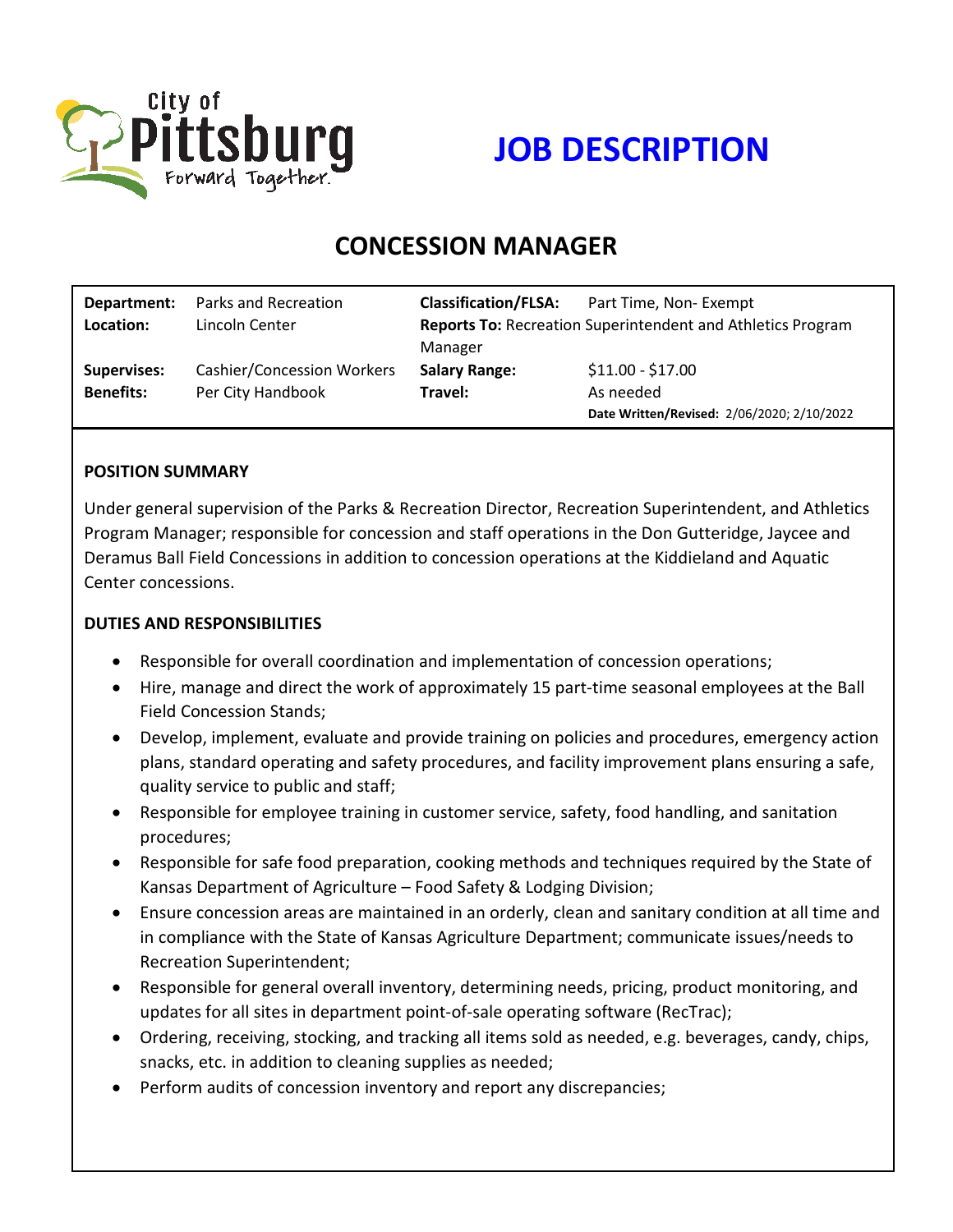## **DUTIES AND RESPONSIBILITIES continued**

- Assist with start-up and closing procedures, ensuring that facilities are prepared to be opened and closed on time;
- Monitors money and follows proper cash handling transaction procedures;
- Operate a point-of-sale system;
- Monitor the sales of products and make recommendations to increase the effectiveness of the operation, including fees;
- Research competitive local pricing and communicate with vendors;
- Reviews, approves and processes timesheets in a timely manner for ball field concession and gate worker staff;
- Communicates with Operations/Program manager on a regular basis to coordinate services and scheduling;
- Assist with cleaning of equipment and concession facilities;
- Responds to concerns or suggestions regarding concessions;
- Responsible for record keeping per each site;
- Prepare accurate and timely reporting of daily sales;
- Prepare and submit departmental financial/budget reports for concession revenues and expenses;
- Must have great customer service skills in dealing with the general public on a daily basis;
- Regular and consistent attendance at work and the ability to get along with public, supervisors and co-workers are essential elements of this position;
- Other duties may include food preparation for summer camp program and senior citizens club program with potential of other additional programs as deemed fit;
- All others duties assigned by Director and/or Recreation Superintendent.

# **POSITION COMPETENCIES**

- Work varied combination of shifts including days, nights and weekends;
- Ability to maintain regular attendance and punctuality;
- Ability to work with customers and staff to maintain a positive environment;
- Ability to proficiently use Microsoft Office Suite with high volume use in Publisher, Word and Excel;
- Ability to understand, follow and carry out oral and written instructions;
- Ability to effectively communicate, both verbally and written;
- Ability to multi-task, problem solve and make sound decisions;
- Ability to work unsupervised and to supervise others;
- Ability to direct, schedule, coach, support and delegate work tasks to all ages;
- Ability to establish and maintain effective working relationships with supervisors, employees, other agencies and the public;
- Demonstrate ability to provide quality, courteous customer service;
- Must have a valid Kansas Motor Vehicle Operator's License;
- CPR and First Aid certification required within 45 days of being hired and must be maintained;